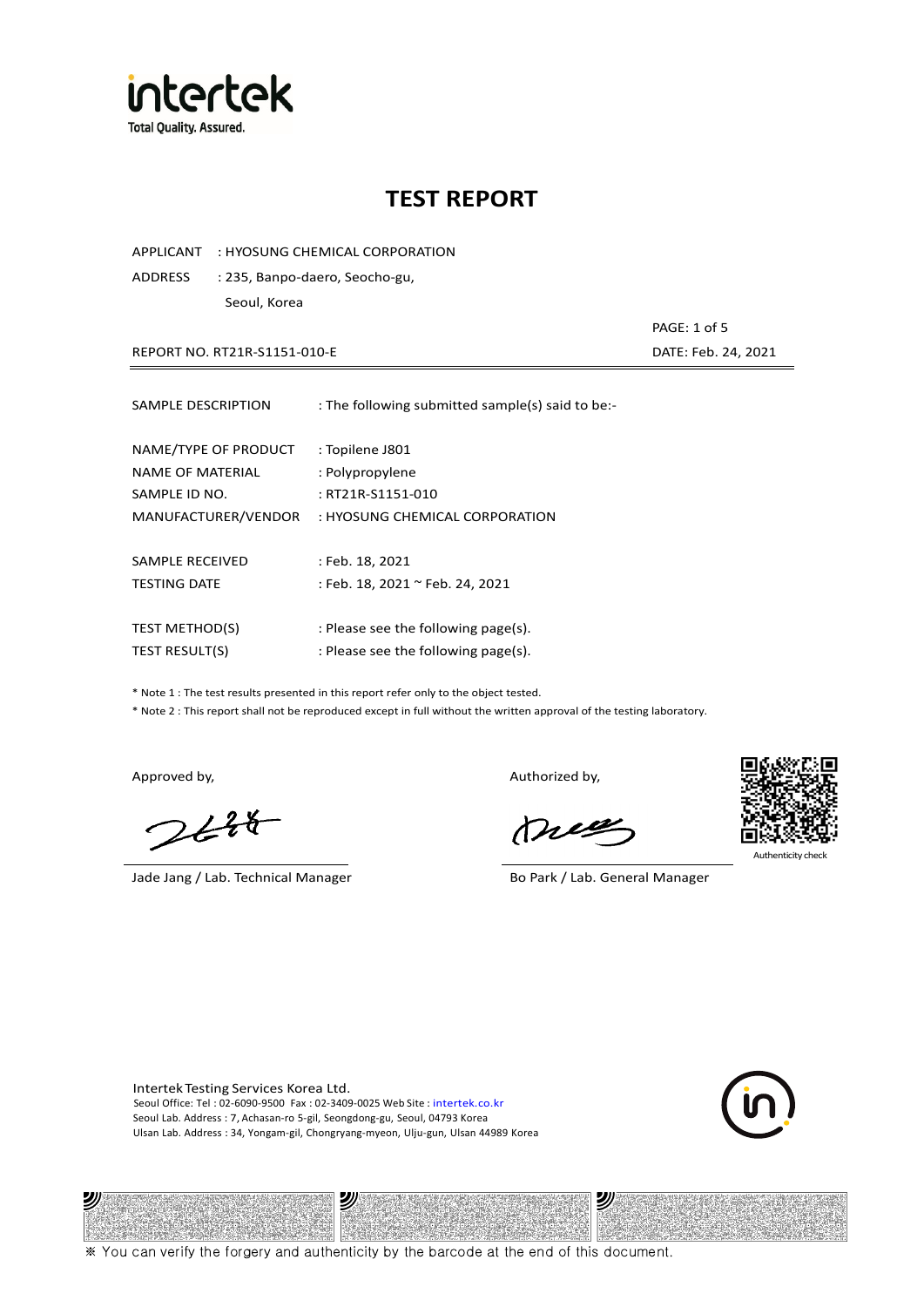

REPORT NO. RT21R-S1151-010-E DATE: Feb. 24, 2021

PAGE: 2 of 5

SAMPLE ID NO. : RT21R-S1151-010

SAMPLE DESCRIPTION : Topilene J801

| <b>TEST ITEM</b>                        | <b>UNIT</b> | <b>TEST METHOD</b>                                                                                                                          | <b>MDL</b> | <b>RESULT</b> |
|-----------------------------------------|-------------|---------------------------------------------------------------------------------------------------------------------------------------------|------------|---------------|
| Cadmium (Cd)                            | mg/kg       | With reference to<br>IEC 62321-5 Edition 1.0: 2013.                                                                                         | 0.5        | N.D.          |
| Lead (Pb)                               | mg/kg       | by acid digestion and<br>determined by ICP-OES                                                                                              | 5          | N.D.          |
| Mercury (Hg)                            | mg/kg       | With reference to<br>IEC 62321-4: 2013/AMD1:<br>2017, by acid digestion and<br>determined by ICP-OES                                        | 2          | N.D.          |
| Hexavalent Chromium (Cr <sup>6+</sup> ) | mg/kg       | With reference to<br>IEC 62321-7-2<br>Edition 1.0 : 2017,<br>by alkaline/toluene digestion<br>and determined by UV-VIS<br>Spectrophotometer | 8          | N.D.          |
| Polybrominated Biphenyl (PBBs)          |             |                                                                                                                                             |            |               |
| Monobromobiphenyl                       | mg/kg       |                                                                                                                                             | 5          | N.D.          |
| Dibromobiphenyl                         | mg/kg       |                                                                                                                                             | 5          | N.D.          |
| Tribromobiphenyl                        | mg/kg       |                                                                                                                                             | 5          | N.D.          |
| Tetrabromobiphenyl                      | mg/kg       | With reference to                                                                                                                           | 5          | N.D.          |
| Pentabromobiphenyl                      | mq/kg       | IEC 62321-6 Edition 1.0: 2015,                                                                                                              | 5          | N.D.          |
| Hexabromobiphenyl                       | mg/kg       | by solvent extraction and                                                                                                                   | 5          | N.D.          |
| Heptabromobiphenyl                      | mg/kg       | determined by GC/MS                                                                                                                         | 5          | N.D.          |
| Octabromobiphenyl                       | mg/kg       |                                                                                                                                             | 5          | N.D.          |
| Nonabromobiphenyl                       | mg/kg       |                                                                                                                                             | 5          | N.D.          |
| Decabromobiphenyl                       | mg/kg       |                                                                                                                                             | 5          | N.D.          |
| Polybrominated Diphenyl Ether (PBDEs)   |             |                                                                                                                                             |            |               |
| Monobromodiphenyl ether                 | mg/kg       |                                                                                                                                             | 5          | N.D.          |
| Dibromodiphenyl ether                   | mg/kg       |                                                                                                                                             | 5          | N.D.          |
| Tribromodiphenyl ether                  | mg/kg       |                                                                                                                                             | 5          | N.D.          |
| Tetrabromodiphenyl ether                | mg/kg       | With reference to                                                                                                                           | 5          | N.D.          |
| Pentabromodiphenyl ether                | mg/kg       | IEC 62321-6 Edition 1.0 : 2015,                                                                                                             | 5          | N.D.          |
| Hexabromodiphenyl ether                 | mq/kg       | by solvent extraction and                                                                                                                   | 5          | N.D.          |
| Heptabromodiphenyl ether                | mg/kg       | determined by GC/MS                                                                                                                         | 5          | N.D.          |
| Octabromodiphenyl ether                 | mg/kg       |                                                                                                                                             | 5          | N.D.          |
| Nonabromodiphenyl ether                 | mg/kg       |                                                                                                                                             | 5          | N.D.          |
| Decabromodiphenyl ether                 | mg/kg       |                                                                                                                                             | 5          | N.D.          |

Tested by : Jooyeon Lee, Chano Kim, Hayan Park

Notes : mg/kg = ppm = parts per million  $<$  = Less than N.D. = Not detected ( <MDL )

沙

MDL = Method detection limit

Intertek Testing Services Korea Ltd. Seoul Office: Tel : 02-6090-9500 Fax : 02-3409-0025 Web Site : intertek.co.kr Seoul Lab. Address : 7, Achasan-ro 5-gil, Seongdong-gu, Seoul, 04793 Korea Ulsan Lab. Address : 34, Yongam-gil, Chongryang-myeon, Ulju-gun, Ulsan 44989 Korea

沙



沙

※ You can verify the forgery and authenticity by the barcode at the end of this document.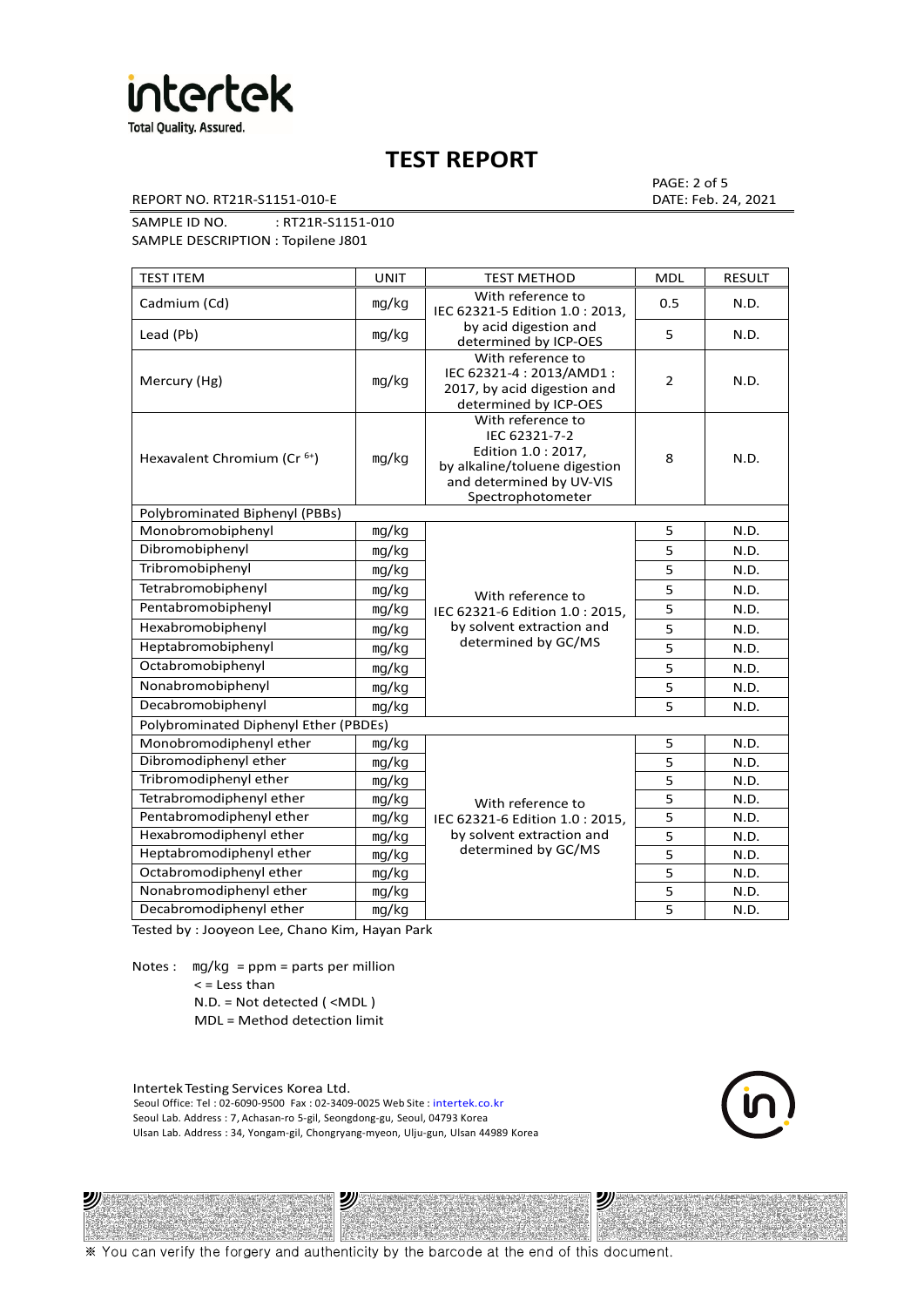

REPORT NO. RT21R-S1151-010-E DATE: Feb. 24, 2021

PAGE: 3 of 5

SAMPLE ID NO. : RT21R-S1151-010 SAMPLE DESCRIPTION : Topilene J801

| <b>TEST ITEM</b>                     | CAS NO.       | <b>UNIT</b> | <b>TEST METHOD</b>                                                                                             | <b>MDL</b> | <b>RESULT</b> |
|--------------------------------------|---------------|-------------|----------------------------------------------------------------------------------------------------------------|------------|---------------|
| Dibutyl phthalate<br>(DBP)           | $84 - 74 - 2$ | mq/kg       | With reference to<br>IEC 62321-8<br>Edition 1.0 : 2017,<br>by solvent extraction<br>and determined by<br>GC/MS | 50         | N.D.          |
| Di(2-ethylhexyl) phthalate<br>(DEHP) | 117-81-7      | mg/kg       |                                                                                                                | 50         | N.D.          |
| Benzyl butyl phthalate<br>(BBP)      | 85-68-7       | mg/kg       |                                                                                                                | 50         | N.D.          |
| Diisobutyl phthalate<br>(DIBP)       | $84 - 69 - 5$ | mg/kg       |                                                                                                                | 50         | N.D.          |

Tested by : Hayan Park

Notes :  $mq/kg = ppm = parts per million$  $<$  = Less than N.D. = Not detected ( <MDL ) MDL = Method detection limit

\* View of sample as received;-

沙



Intertek Testing Services Korea Ltd. Seoul Office: Tel : 02-6090-9500 Fax : 02-3409-0025 Web Site : intertek.co.kr Seoul Lab. Address : 7, Achasan-ro 5-gil, Seongdong-gu, Seoul, 04793 Korea Ulsan Lab. Address : 34, Yongam-gil, Chongryang-myeon, Ulju-gun, Ulsan 44989 Korea

沙



沙

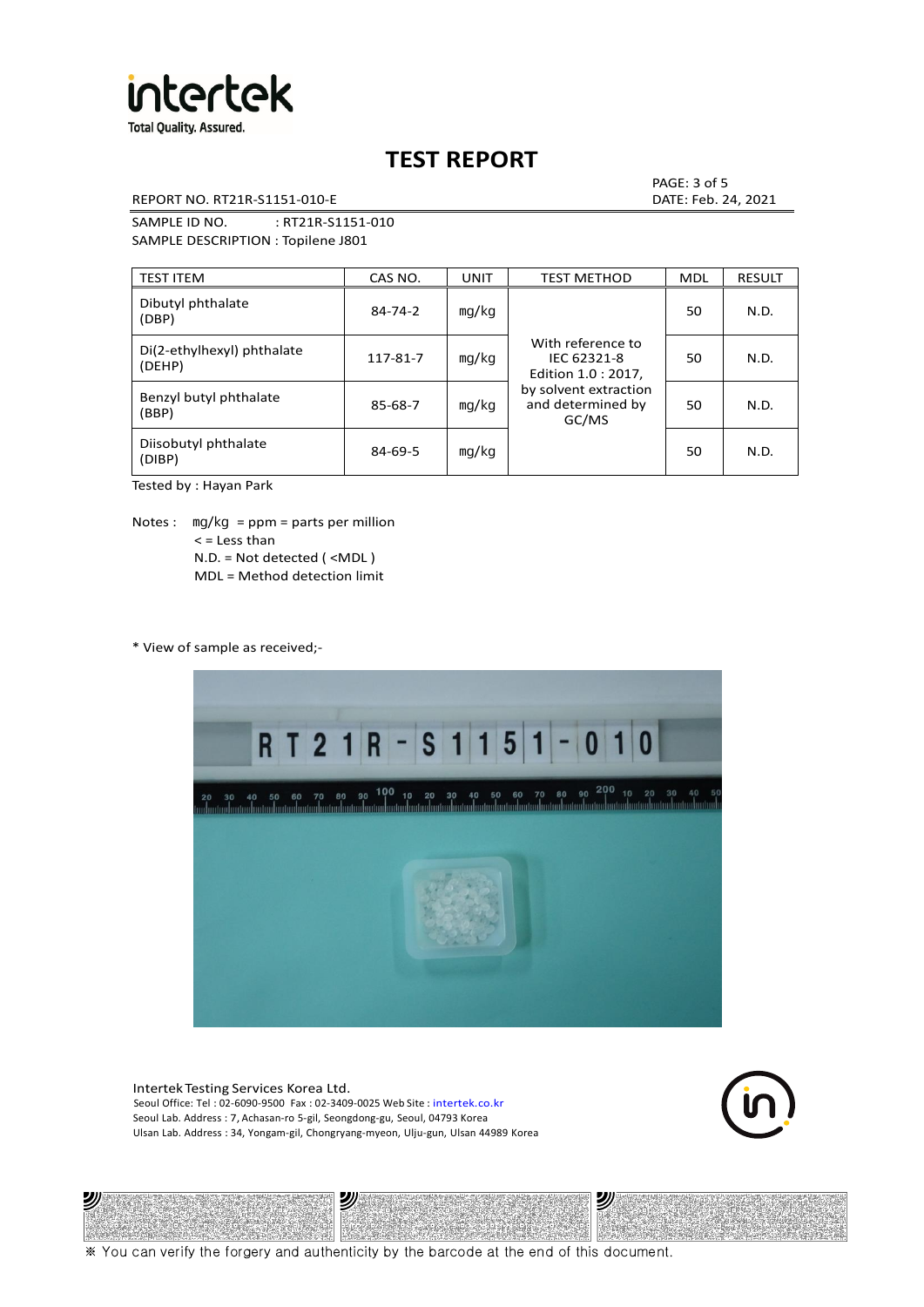

**Total Quality. Assured.** 

# **TEST REPORT**

REPORT NO. RT21R-S1151-010-E DATE: Feb. 24, 2021

PAGE: 4 of 5

SAMPLE ID NO. : RT21R-S1151-010 SAMPLE DESCRIPTION : Topilene J801



### Remarks :

沙

Y.

| .<br>1 : List of appropriate acid : |                                                                     |
|-------------------------------------|---------------------------------------------------------------------|
| Material                            | Acid added for digestion                                            |
| Polymers                            | $HNO3$ , HCl, HF, H <sub>2</sub> O <sub>2</sub> , H3BO <sub>3</sub> |
| Metals                              | $HNO3$ . HCl. HF                                                    |
| Electronics                         | $HNO3$ , HCl, H <sub>2</sub> O <sub>2</sub> , HBF <sub>4</sub>      |
|                                     |                                                                     |

\*2 : The samples were dissolved totally by pre-conditioning method according to above flow chart.

Intertek Testing Services Korea Ltd. Seoul Office: Tel : 02-6090-9500 Fax : 02-3409-0025 Web Site : intertek.co.kr Seoul Lab. Address : 7, Achasan-ro 5-gil, Seongdong-gu, Seoul, 04793 Korea Ulsan Lab. Address : 34, Yongam-gil, Chongryang-myeon, Ulju-gun, Ulsan 44989 Korea

沙



沙